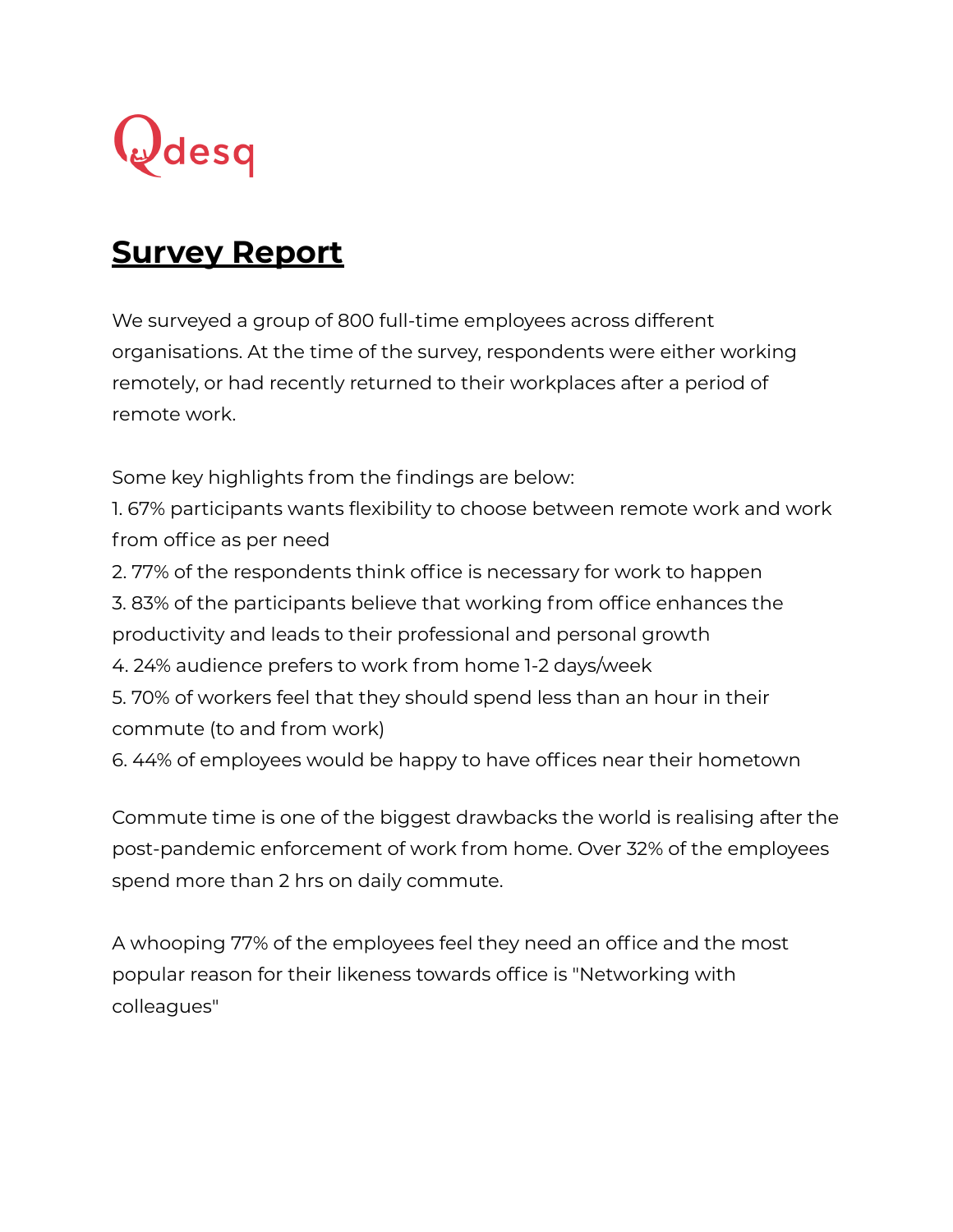

The rest 23% prefer working from home because they want to avoid long commutes.